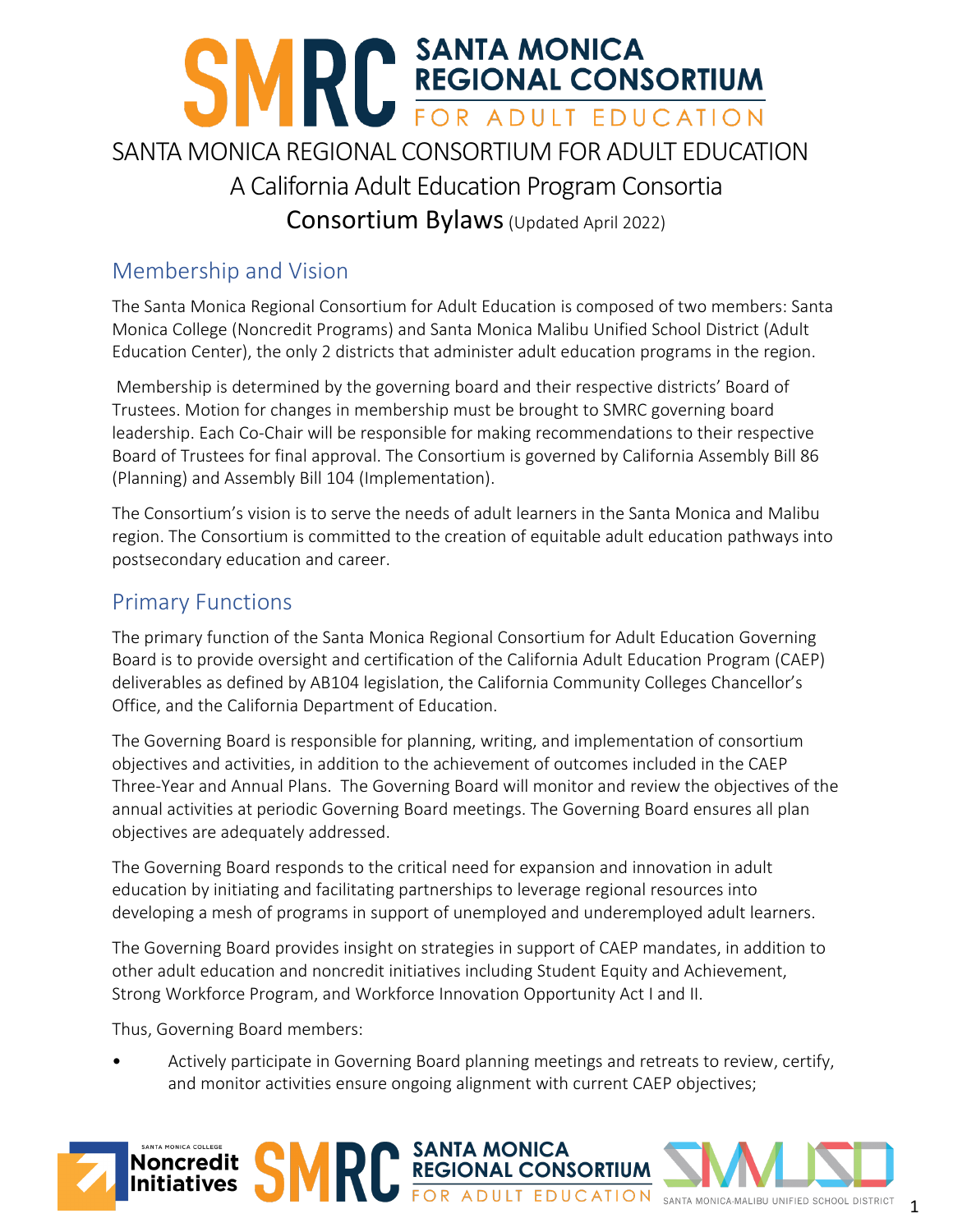- Determine how plans are to be written and amended as regional and statewide changes arise (i.e., new labor market trends);
- Collaborate with researchers to evaluate activities ensuring the scope of every activity aligns with Consortium plans;
- Assure there is timely and appropriate contribution of community partners and key stakeholders to provide input for Three-Year and Annual Plans;
- Support Consortium participants and fellow members in making decisions through the agreed upon consensus decision-making process;
- Evaluate and provide formal acceptance of Consortium deliverables as defined by CAEP;
- Assess progress annually toward achieving objectives and determine the need for additions or amendments.

# Governing Board Members

Each member district (SMC and SMMUSD) is represented by one Co-Chair, one Co- Director, Co-Faculty Lead, and one Administrative Assistant or clerical staff. Generally, the Co-Chairs are the Dean of Noncredit (SMC) and designated SMMUSD administrator determined by the SMMUSD Assistant Superintendent; the Co-Project Directors are the Project Manager of Noncredit Initiatives (SMC) and the Principal of the Adult Education Center (SMMUSD); Faculty Leads includes one noncredit faculty (SMC) and one adult education teacher (SMMUSD); and the Administrative Assistants or clerical support staff are classified professionals directly supporting noncredit (SMC) and adult education (SMMUSD) administrators.

As mandated by CAEP, the Consortium has a primary consortium member who is responsible for certifying final Consortium plans, deliverables, budgets, and expenditures. The primary member is the Dean of Noncredit (SMC).

Individually, Governing Board members need to:

- Be an advocate of adult education and the needs of adult learners;
- Have an understanding of the region and its adult education, immigrant integration, and workforce development needs;
- Have a comprehensive understanding of the strategic implications and outcomes of consortium plans, including objectives and activities;
- Have an understanding of Consortium stakeholders' interest in order to best represent and address the needs of the region.

In practice, this means Governing Board members will:

- Represent the region's need for comprehensive adult education services as a priority followed by both members' local needs in alignment with CAEP objectives and mandates;
- Ensure objectives and activities meet CAEP requirements and fulfill the needs of the region as communicated by partners and stakeholders;
- Regularly review all Consortium objectives and activities;
- Solicit and consider ideas and challenges shared by partners, faculty, teachers, students, and other stakeholders;

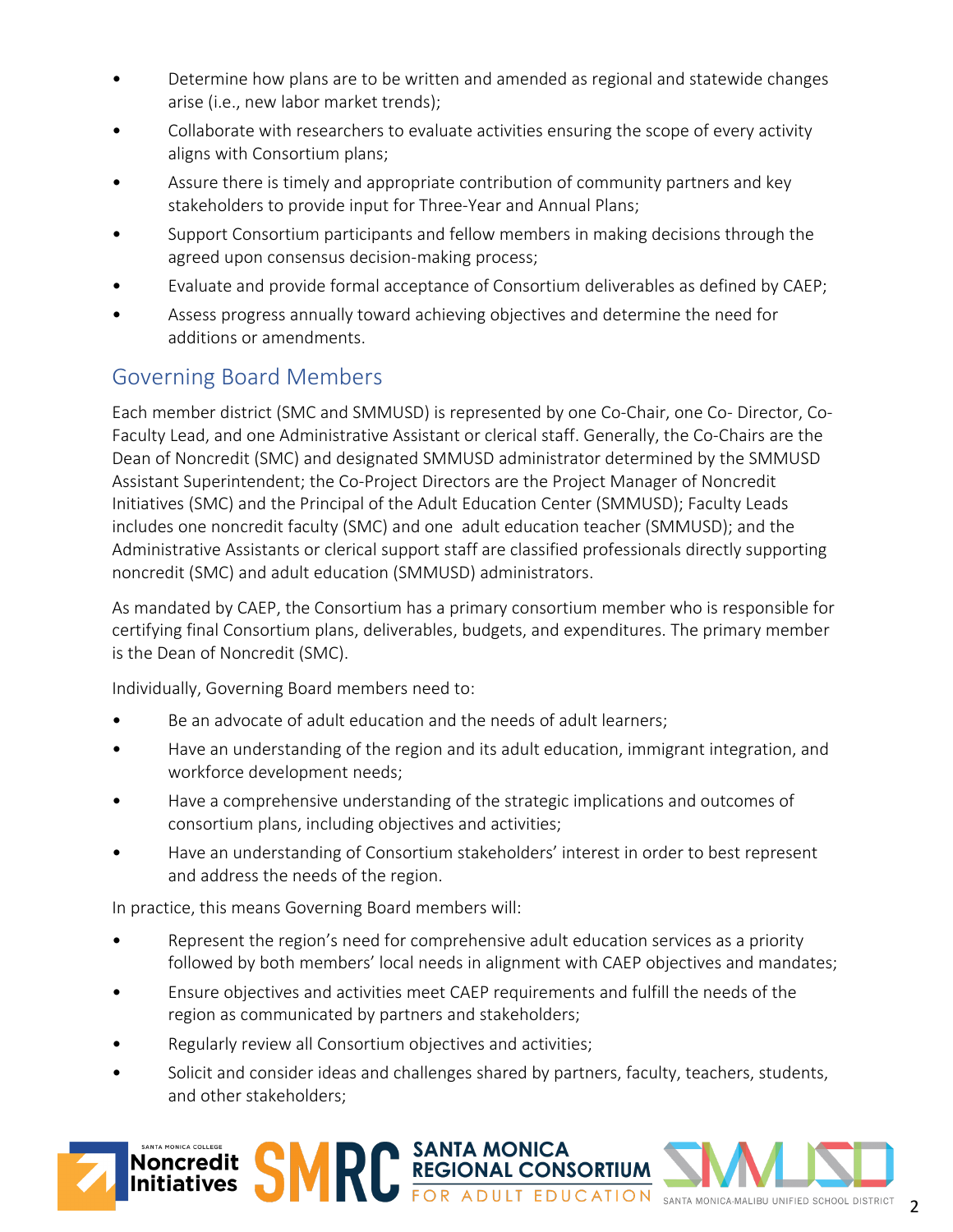- Foster positive communication with all partners and stakeholders, in support of intentional and measurable objectives, activities, and outcomes;
- Identify and leverage resources to support activities of the Three-Year and Annual Plans;
- Report and evaluate member services whose outcomes may help achieve Consortium objectives. Such services may include, but not be limited to: funding from WIOA Title II and other noncredit and adult education initiatives.

Co-Chair Responsibilities:

- Liaisons to SMC, SMMUSD, and CAEP.
- Remain updated on legislation, policies, and reports.
- Participate in CAEP-related meetings and events.
- Establish and communicate priorities.
- Certify budgets, plans, and reports.
- Facilitate governing board meetings and retreats.

Co-Director Responsibilities:

- Facilitate general meetings, retreats, events, and activities.
- Remain updated on legislation, policies, and reports.
- Establish and communicate agenda topics and minutes in collaboration with Co-Chairs and Administrative Assistants.
- Prepare and submit budgets, plans, and reports.
- Ensure CAEP activities and objectives are accomplished or modified as needed.

Faculty Lead Responsibilities:

- Facilitate SMC Noncredit-SMMUSD Adult Education curriculum discussions and alignment including but not limited to ESL.
- Lead SMC Noncredit-SMMUSD Adult Education professional development activities designed for faculty and teachers.
- Participate in CAEP and WIOA II external professional development.

Administrative Assistants:

- (SMC Noncredit) Regular updates to SMRC web site.
- (SMC Noncredit) Format and distribute agendas as directed by Co-Directors.
- (SMMUSD AEC) Format and distribute minutes.
- Prepare budget expenditures, signature items, and meeting materials.

#### Meetings and Decision-Making Process

The Governing Board generally meets once a month or bi-monthly in fall and spring, and once or twice, if needed, in summer and winter. The Governing Board meets formally and informally to: 1) develop and review Consortium plans, outcomes, budgets, and expenditures; 2) monitor and/or amend plans; and, 3) review outcomes and certify deliverables:

• The Governing Board is responsible for allocating CAEP funds appropriately, which includes the SMMUSD (Adult Education Center) MOE funds. This includes: Prioritize

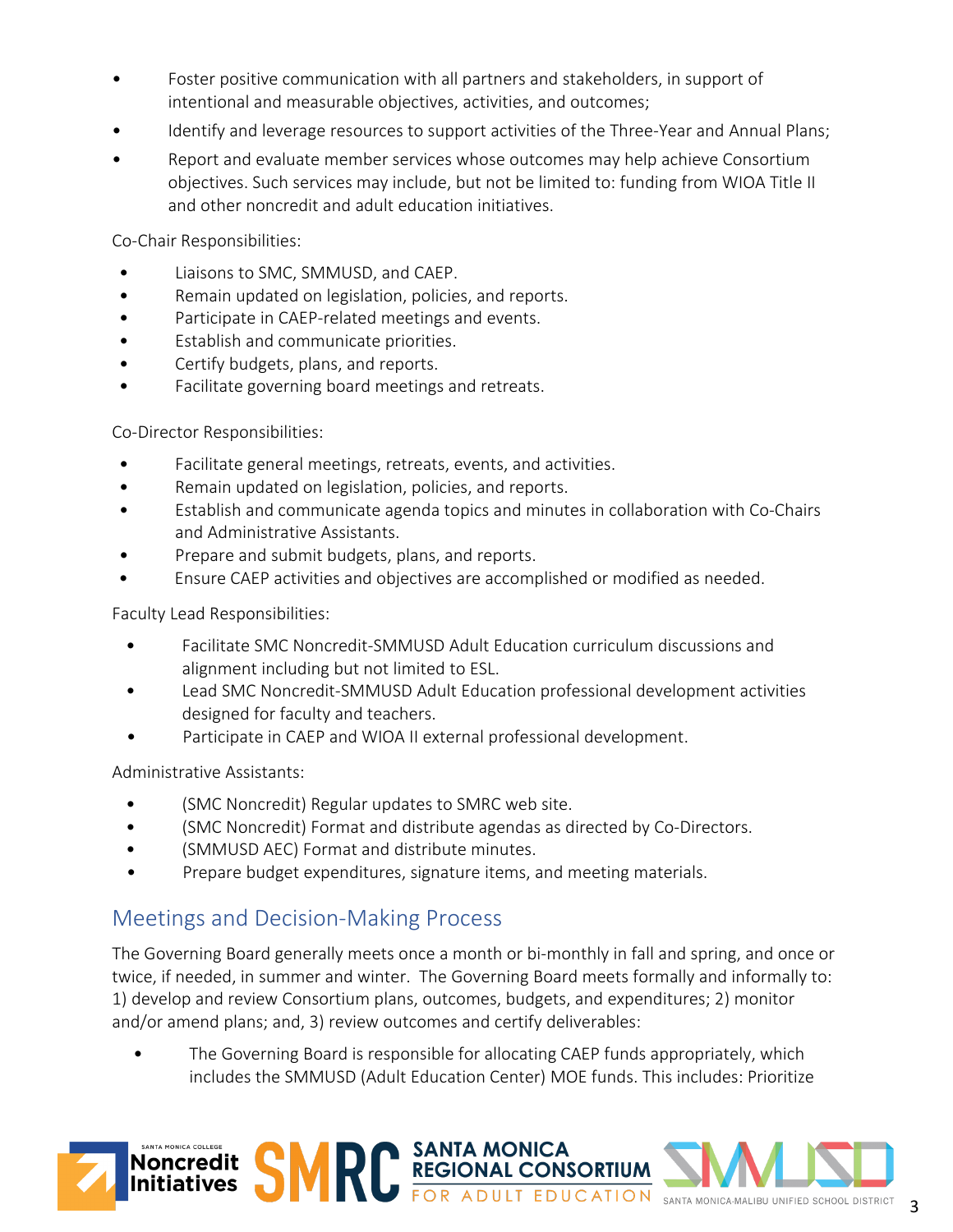objectives and activities, in addition to assessing and reporting outcomes as identified in Consortium plans and required by CAEP;

- Receive and certify deliverables as identified in Consortium plans as required by CAEP;
- Amend, when needed, Consortium plans; including objectives and activities to assure that public input and guided principles are adhered to for all decisions.
- Announce meetings and invite public comment on each meeting agenda, through the members' own communication channels and protocols, and post minutes and other supporting documents on the Consortium website. Public comment will be requested directly from students, faculty, staff, the essential community-based partners, and other critical stakeholders. In these formal meetings, the Governing Board will follow public meeting motions, and discussion. In these formal meetings public comment, written in advance or received in person, will be sought and carefully reviewed.
- Post decision-making meeting notices and agendas on the Consortium website and disseminate to partners, stakeholders, and interested parties; For these formal meetings, the date, time, location, agendas, minutes, and supporting documents will be posted on the SMRC website, at least 72 hours before the meeting date. Meeting agendas and supporting documents will be disseminated to all interested parties with the explicit intention of eliciting public comment.
- The Consortium follows Brown Act guidelines, meeting notices and agendas are posted to the consortium website and disseminated to member student bodies, campus staff, partners, stakeholders and interested parties at least 72 hours before the meeting date. These agendas include date, time, location and invitation to participate. Minutes and other supporting documents will be posted on the SMRC at least 72 hours before each upcoming public meeting.
- All public comments will be accounted for in all meeting notes. Meeting notes will be posted on the SMRC website and will be distributed to interested parties at least 72 hours before each upcoming public meeting.
- Intentional outreach to community partners and industries is made to encourage their participation in general consortium meetings. The structure of these public meetings is designed to engage all participants in dialogue and decision making. For those parties that are unable to attend public meetings, partners are encouraged to meet with governing board leadership. Information and planning made in these separate meetings is discussed at the future general meeting.

### Voting and Decision Approval

All decisions under the jurisdiction of Consortium Board Members will be decided by a simple majority vote unless otherwise indicated in these by-laws. It is suggested that whenever possible Board Members strive for unanimous decisions as a demonstration of consortium cohesion and collaboration. Decision making is through consensus. Discussion of issues continues until all members are able to accept the decision. If, for any reason, consensus is not reached:

- a) The Co-Chairs will be charged to negotiate a solution.
- b) The Co-Chairs will bring back resolution to the remaining Governing Board Members for consensus.